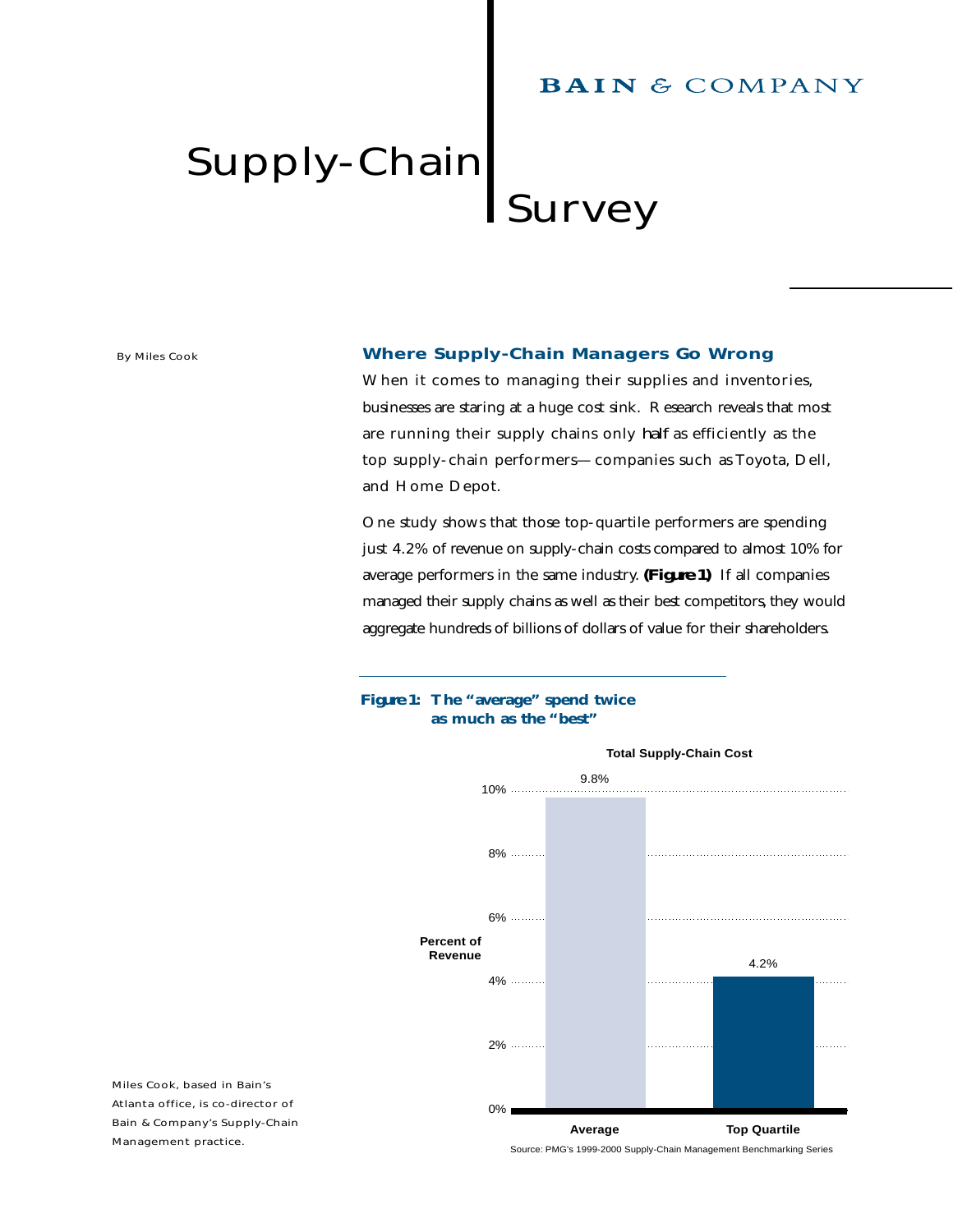The consequences of supply-chain problems are formidable. Independent research on the performance of 861 public companies showed that once a supplychain malfunction is announced, stock prices drop as much as 12% irrespective of who was at fault the company, its suppliers or even its customers. The personal consequences aren't pretty either. In the spring of 2000, after technology glitches at Hershey Foods kept its Twizzlers, Kisses and other confections off shelves the previous Halloween, the board of directors slashed top officers' bonuses.

The two-times cost gap is huge, especially considering that managers are attuned to the potential benefits of good supply-chain management. When Bain & Company polled 300 supply-chain executives mostly heads of manufacturing, purchasing, and distribution in retail, automotive, and technology industries in the U.S. and Germany—it found that they rate supply-chain management as a priority (68% said so).

**Fewer than 25% of those questioned hooked incentives to supply-chain performance; of those who did, almost all used only a few metrics, all of them inside their companies' four walls.**

At first glance, it's hard to say why the differential is so wide. Powerful and sophisticated software has been available for some time now; in fact, these days supply-chain management software gets one in five dollars spent on technology, and constitutes a \$6.7 billion-a-year industry growing at 32% annually, according to market-analysis firm AMR Research. Also, there's a sizeable body of knowledge around the practice of supply-chain management; and businesses have had ample experience with outsourcing and plenty of time to get used to their roles in supply "networks." But further polling begins to uncover some disturbing patterns that explain the gap and offer clues to how to close it.

What's perhaps most disturbing is that so many senior managers believe they're doing a great job with their supply chains. More than 40% of those polled by Bain felt that they outperformed the competition in terms of service, cost, and asset utilization. *(Figure 2)* What's happening here?

One explanation may lie in the conclusions from **Figure 3.** Only 25% have what they would describe as full information on their supply chains; nearly 45% of respondents admit to having little or only basic data. Ignorance should not be bliss when it comes to supply-chain efficiencies. In a separate finding, there is evidence that managers are reactive when it comes to the big picture. They are alert to the needs for accurate production planning and on-time parts-delivery forecasts. But, in a separate survey by the Compass & Garfield School of Management, less than half (45%) of the managers queried said they had "most elements" of a supply-chain strategy.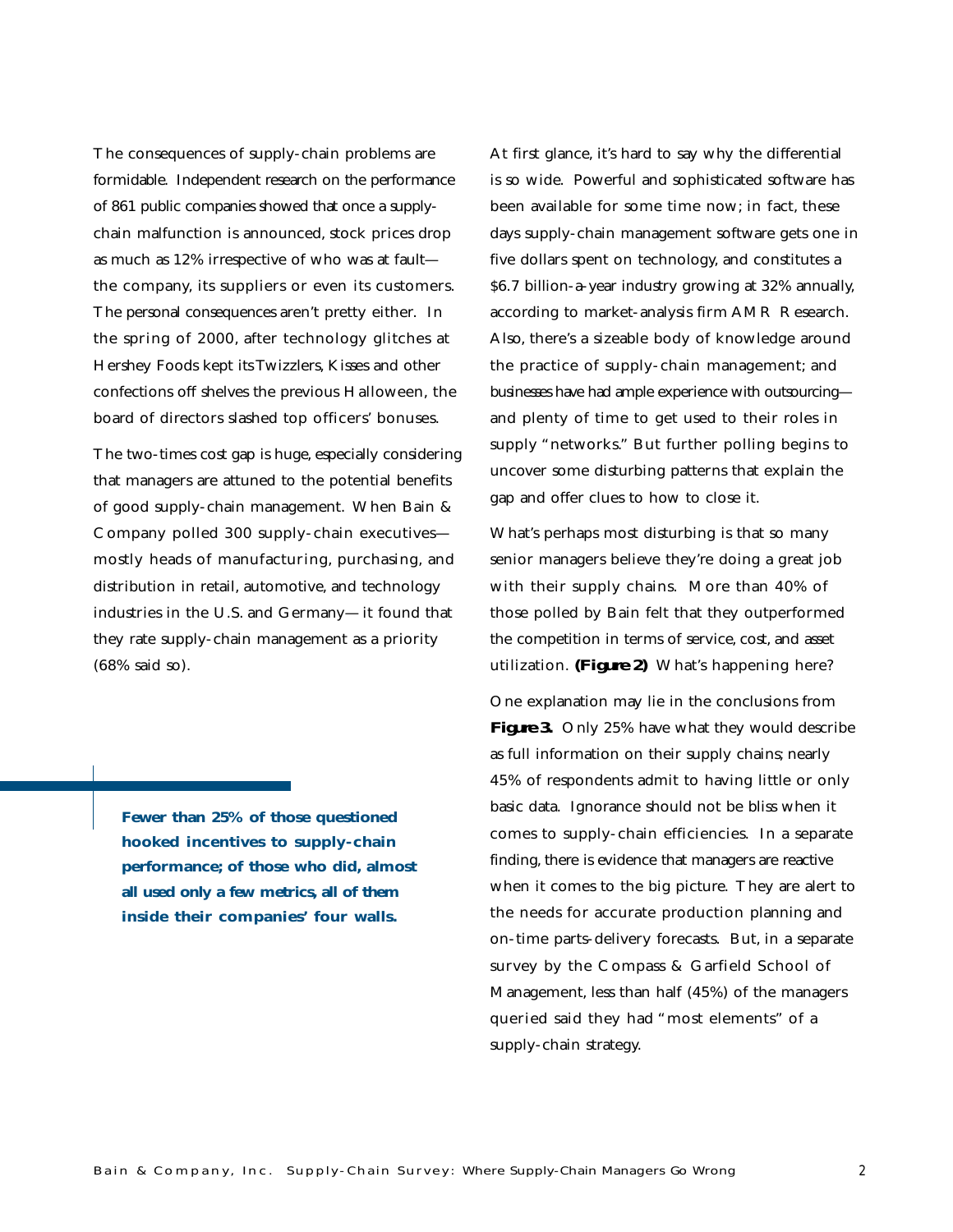

### *Figure 2***: Many think they're supplychain wunderkinder**

*Figure 3***: Few have good information on their supply chains**

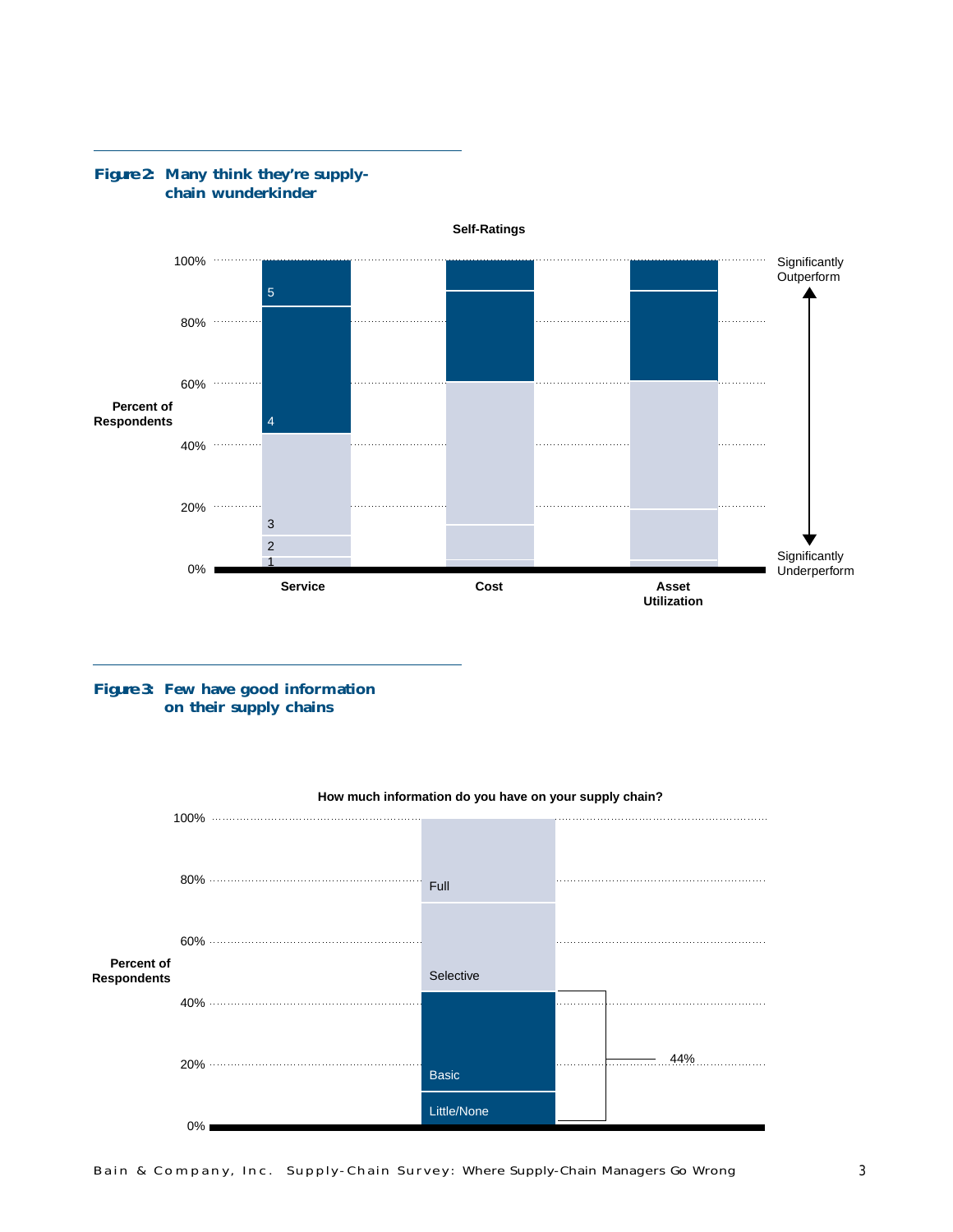Bain pinpoints another reason for the performance gap: an introverted approach to supply-chain management. What do we mean by that? Simply put, too many companies focus their supply-chain initiatives within their own four walls. They work to squeeze down in-house inventory, or streamline the forecast processes without recognizing that the supply chain extends forward to customers, and back, to suppliers and *their* suppliers. Imagine how difficult it is for a supplier to plan production effectively if its customer is stingy with forecast data.

By contrast, the benefits of "opening up" are many. Dell Computer has one of the most "transparent" supply chains anywhere, and that transparency came in handy a few years ago when Dell noticed that its customers were ordering PCs with much larger hard drives. The PC maker quickly called its key supplier and began buying the big two-gigabyte drives. Meanwhile, the supplier found a home for the now-marked-down one-gig drives: a Dell

## **Untangling Your Supply Chain**

#### The top performers stick to six key principles:

1. Straighten Out The Strategy First. Too many companies see salvation in technology. One study says three of the top four drivers of supply-chain excellence are not related to technology, but to alignment of organization and to performance measurement. Defer IT spending decisions until key strategy elements are in place.

2. Enlist The A-Players. The supply-chain leaders hire the very best strategists, the best purchasing experts, the best logistics pros—and get them to work together under a top executive whose mandate is supply-chain excellence.

3. Align The Incentives Correctly. People do what they're paid to do. Tie incentives to the big goals: hook transportation managers' pay to on-time performance and trucking costs, supply-chain executives to ROA and vendor metrics. Reward for cross-functional collaboration too.

4. Replace Rules of Thumb with Metrics. Don't measure, can't improve. Get the data on everything from vendor delivery performance to forecast accuracy; determine which metrics matter most. Measure the "what ifs" and track your entire supply chain—not just what happens inside your business.

5. Work Beyond Your Four Walls. Practice enlightened self-interest: share forecast and other data with suppliers, and demand the same of your customers. "Organized interdependence" is the goal. To reach it, offer trust and ask for reciprocity—and work to improve your communications channels.

6. Avoid "One Size Fits All" Solutions. Excellent supply-chain management means juggling multiple supply chains simultaneously. Top performers differentiate by product, by channel, by customer.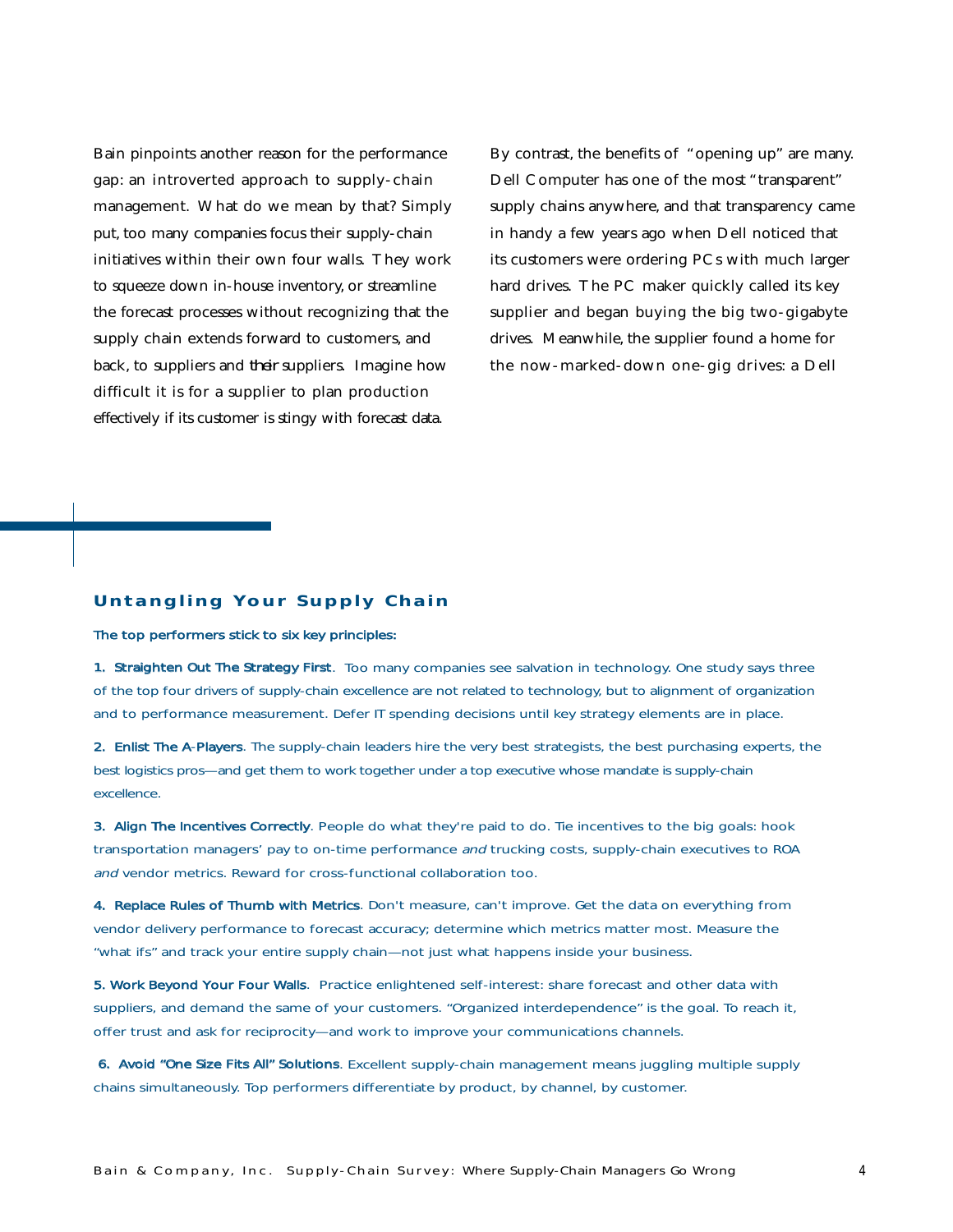competitor. But that competitor was using opaque six-week forecasts, and did not foresee the bottom falling out of the market for PCs with the smaller drives. It had to take a large write-down, and suffer a loss of market share.

We can monitor the "introvert effect" in several ways. Our survey reveals that only 15% of supplychain initiatives have an end-to-end "network" reach. *(Figure 4)* Of the three vertical industry sectors we surveyed, none had impressive levels of data-sharing across the extended supply chain. Indeed, more than half failed to collaborate outside the company on critical areas such as demand and production planning.

**On-time delivery is tracked by 85% of our survey respondents, logistics and distribution costs are followed by 75%, but only 39% chart cash-to-cash cycle time.**

The supply-chain experts—companies such as Ford Motor Co.—recognize the need for interdependence. If Ford had not built solid links to both suppliers and customers, it would not have been able to handle last year's recall of Firestone tires as effectively and efficiently as it did. And later, it might not have been possible to so quickly offer customers and dealers their choice of tire brands on Ford's new Explorer models.

# *Figure 4***: Supply-chain initatives don't reach far enough**

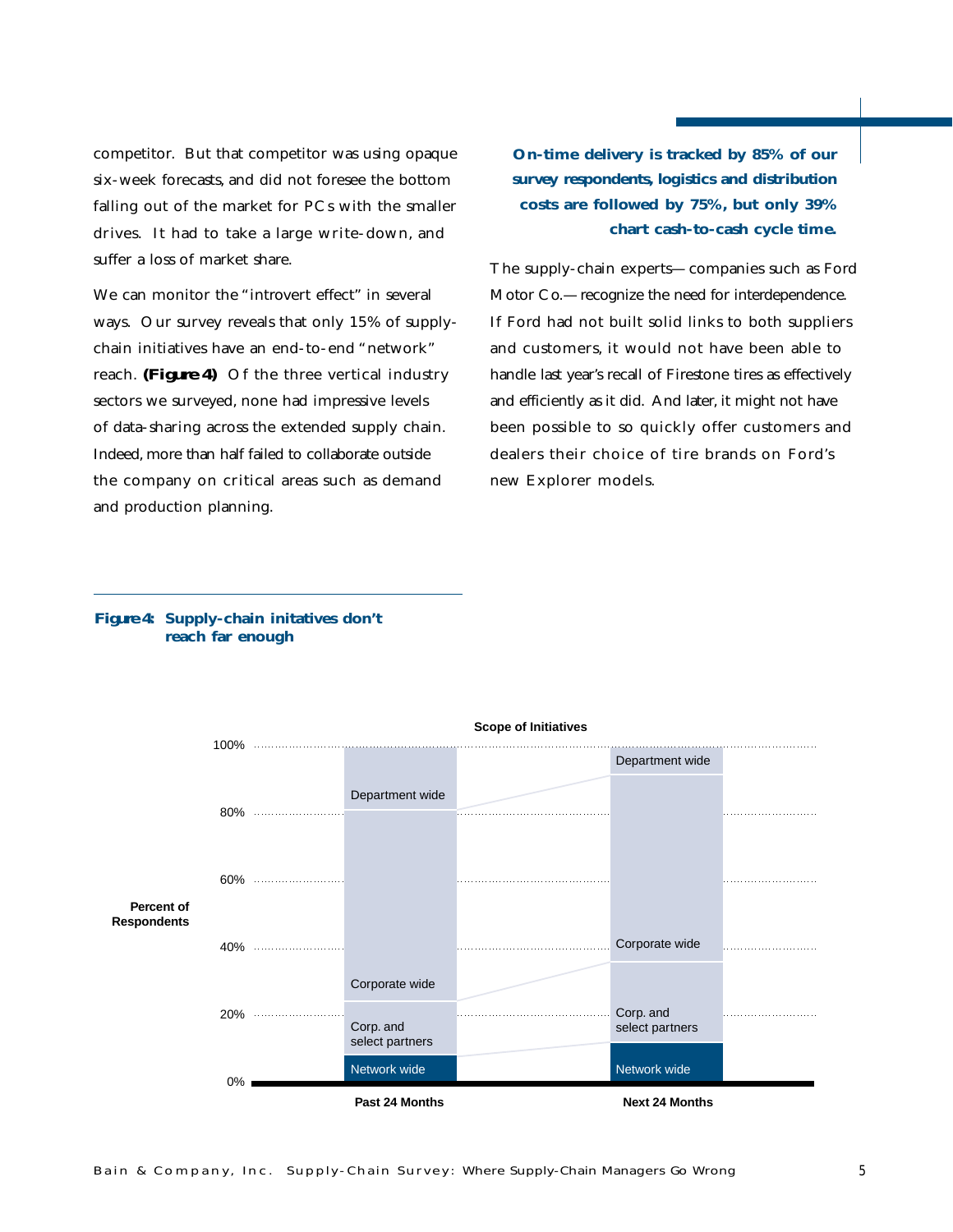Supply-chain leaders like Ford see beyond the supply chain to a supply "network" or "ecosystem" in which the actions of each member have a direct bearing on every other member. A case in point: a third-party provider of customs-clearance services might not enjoy the same status as a vendor of a critical component, but consider its significance if a just-in-time delivery is held up.

The research digs up two other key factors: the scarcity of incentives to change behavior, and the paucity of measurements to gauge supply-chain performance. Fewer than 25% of those questioned hooked incentives to supply-chain performance; of those who did, almost all used only a few metrics, all of them inside their companies' four walls. *(Figure 5)* Bain often finds that the wrong goals are in place—or no goals at all. For example, we've come across transportation managers who are compensated for trucking costs but not for on-time deliveries, and senior supplier-chain managers who have no incentive to improve returns on assets.

The supply-chain champions focus on crossfunctional collaboration between key functions such as purchasing and distribution. At one major electronics retailer,where line managers constantly interact across department boundaries, the logistics department is rewarded for serving merchandising well.

# *Figure 5***: Fewer managers have incentives to make supply chains work better**

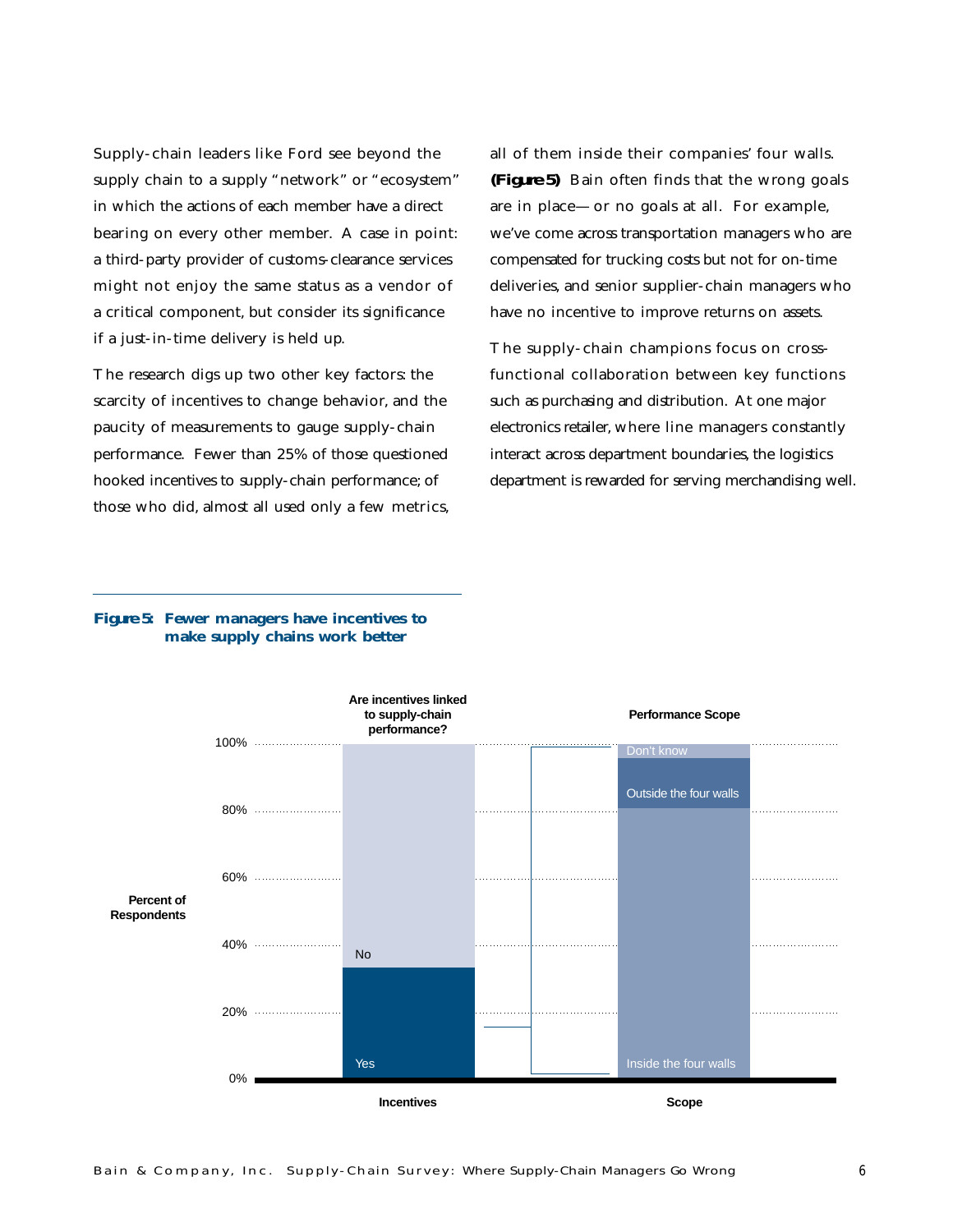

# *Figure 6***: Few track supply-chain performance outside their organizations**

Metrics are the other weak spot of many supplychain wannabes, and again, the bias is toward internal measurements rather than all across the supply chain. *(Figure 6)* Companies that do not measure performance are hard-pressed to say how much their supply-chain inefficiencies really cost. We know of one large retailer that focused on managing its vendors' gross margins—until new data proved that the vendors' substandard *delivery* performance compelled the retailer to keep an additional \$200 million in inventory.

Supply-chain management has to run on data, not on instinct. That calls for continuous and rigorous analysis of everything from customer forecasts to product pricing to warehouse inventory turns.

So when companies do measure, what do they measure? On-time delivery is tracked by 85% of our survey respondents—the highest rate of 15 metrics we asked about. The least-measured: cash-to-cash cycle time, charted by 39% of supply-chain managers. Fifty-three percent log fixed asset turns; threequarters follow logistics and distribution costs.

What hope is there that supply-chain practice will improve? For a start, all the companies in the Bain survey said they intended to increase their external supply-chain activity over the next two years. But that's only a start. Many other companies can expect inventory or supplier trouble as performance pressures grow and software becomes more complex. The businesses that we predict will take the biggest hits? Those that reflexively commit to technology purchases before they've developed holistic strategies for managing their supply-chain networks.